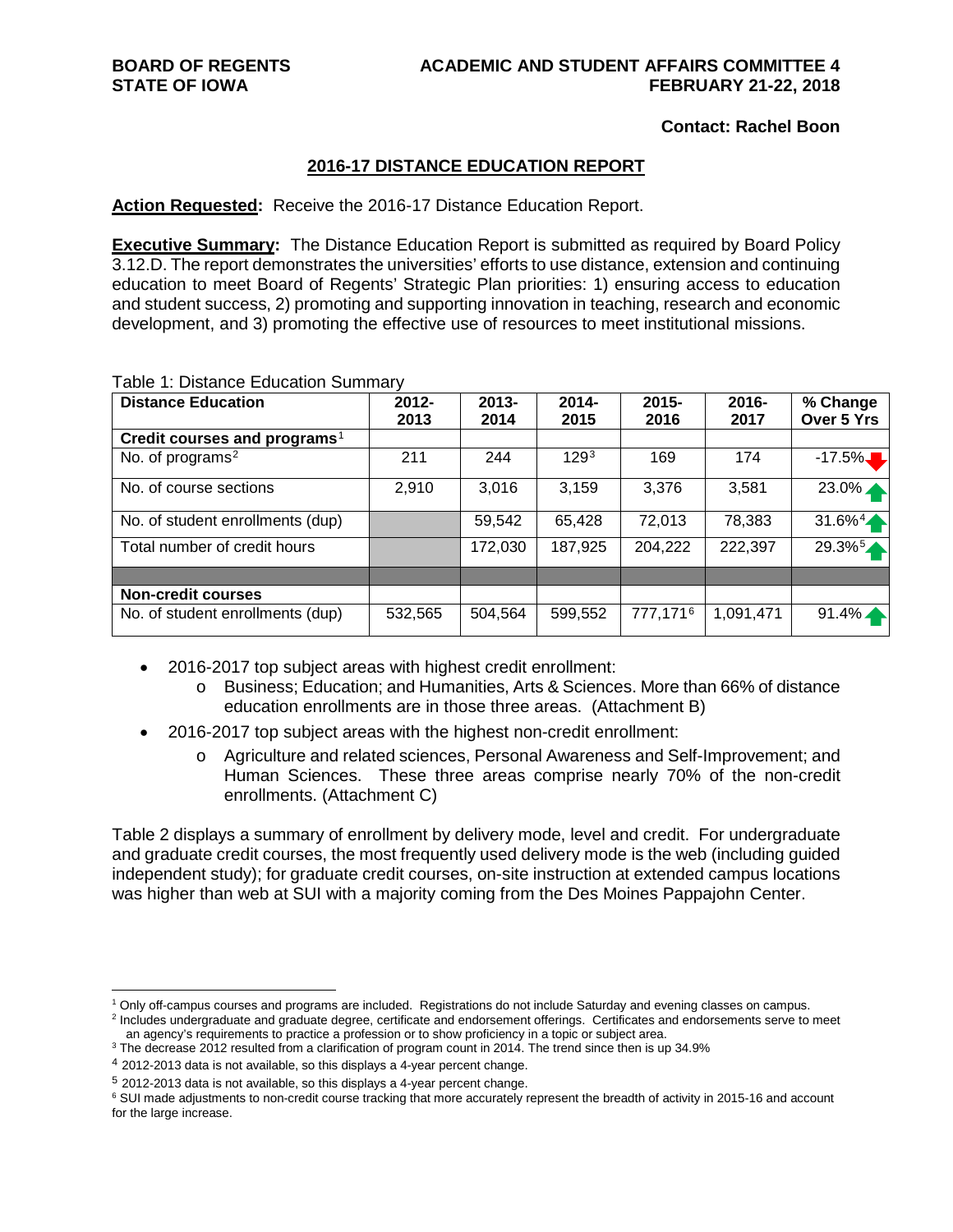A snapshot of enrollment in a single term shows that much distance education growth is from students enrolled in both distance and on-campus courses in the same term. (unduplicated headcount, total enrollments and total credit hours) (Table 3).

| <b>Mode</b>                       |        | <b>UG Enrollment</b> |       |       | <b>Grad. Enrollment</b> |       |          | <b>Enrollment Total</b> |            |          | <b>Non-Credit Enroll. Total</b> |             |
|-----------------------------------|--------|----------------------|-------|-------|-------------------------|-------|----------|-------------------------|------------|----------|---------------------------------|-------------|
|                                   | SUI    | <b>ISU</b>           | UNI   | SUI   | <b>ISU</b>              | UNI   | SUI      | <b>ISU</b>              | <b>UNI</b> | SUI      | <b>ISU</b>                      | UNI         |
| Web-based                         |        |                      |       |       |                         |       |          |                         |            |          | 2,450                           |             |
| 1.Semester<br>based<br>courses    | 24,597 | 20,283               | 5,534 | 2,926 | 4.496                   | 3,321 | 27,523   | 24,779                  | 8,855      | $\Omega$ | $\overline{0}$                  | 292         |
| 2. Guided<br>independent<br>study | 1,265  | $\mathbf{0}$         | 775   | 87    | $\overline{0}$          | 133   | 1,352    | $\mathbf{0}$            | 908        | 351,779  | $\overline{0}$                  | $\mathbf 0$ |
| On-Site                           | 1.440  | 23                   | 1,067 | 5,120 | 747                     | 1,223 | 5,560    | 770                     | 2,290      | 169,053  | 430,656                         | 11.659      |
| Mailed<br>Media                   | 0      | $\mathbf{0}$         | 20    | 0     | $\Omega$                | 0     | 0        | $\Omega$                | 20         | $\Omega$ | $\mathbf{0}$                    | $\mathbf 0$ |
| Other Off-<br>Campus              | 0      | 22                   | 1,353 | 0     | 392                     | 364   | $\Omega$ | 414                     | 1,717      | 53,795   | 245                             | $\mathbf 0$ |
| Hybrid<br>courses                 | 1,160  |                      | 607   | 1,029 |                         | 381   | 2,189    |                         | 988        | $\Omega$ |                                 | $\Omega$    |
| <b>TOTAL</b>                      | 28,462 | 20,328               | 9,356 | 9,162 | 5,635                   | 5,422 | 36,624   | 25,963                  | 14,778     | 574,627  | 433,351**                       | 11,951      |

#### Table 2: 2016-2017 Distance Education Enrollments by Level

\*Reported enrollments include both off- and on-campus face-to-face non-credit enrollments.

\*\*N.B.: Total delivery mode is 458 more than the summary by subject area. There were educational materials distributed that were not connected to non-credit course registration—defined as educational "contacts."

|                  | <b>Only Distance Ed courses</b> |                 |        |        | <b>On-campus &amp; Distance Ed</b> |        | <b>Total</b> |                 |        |  |  |
|------------------|---------------------------------|-----------------|--------|--------|------------------------------------|--------|--------------|-----------------|--------|--|--|
|                  |                                 |                 |        |        | courses                            |        |              |                 |        |  |  |
|                  | Undup                           | Total           | Total  | Undup  | Total                              | Total  | Total        | Total           | Total  |  |  |
|                  | Hdcnt                           | Course          | Credit | Hdcnt  | Course                             | Credit | Undup        | Course          | Credit |  |  |
|                  |                                 | <b>Enrimnts</b> | Hours  |        | <b>Enrlmnts</b>                    | Hours  | Hdcnt        | <b>Enrimnts</b> | Hours  |  |  |
| <b>Fall 2016</b> |                                 |                 |        |        |                                    |        |              |                 |        |  |  |
| SUI              | 2,859                           | 5,834           | 16,089 | 5,503  | 7,321                              | 20,742 | 8,362        | 13,155          | 36,831 |  |  |
| ISU              | 1,555                           | 2,436           | 7,086  | 5,283  | 6,625                              | 17,921 | 6,838        | 9,061           | 25,007 |  |  |
| UNI              | 1,422                           | 2,240           | 6,142  | 1,941  | 2,307                              | 6,407  | 3,363        | 4,547           | 12,549 |  |  |
| <b>TOTAL</b>     | 5,836                           | 10,510          | 29,317 | 12,727 | 16,253                             | 45,070 | 18,563       | 26,763          | 74,387 |  |  |
| <b>Fall 2015</b> |                                 |                 |        |        |                                    |        |              |                 |        |  |  |
| SUI              | 2,595                           | 5,227           | 14,619 | 5,270  | 6,939                              | 19,645 | 7,865        | 12,166          | 34,264 |  |  |
| ISU              | 1,544                           | 2,433           | 7,073  | 4,730  | 5,814                              | 15,678 | 6,274        | 8,247           | 22,751 |  |  |
| UNI              | 1,424                           | 2,319           | 6,266  | 2,200  | 2,840                              | 7,987  | 3,624        | 5,159           | 14,253 |  |  |
| <b>TOTAL</b>     | 5,559                           | 9,976           | 27,955 | 12,203 | 15,594                             | 43,313 | 17,762       | 25,570          | 71,268 |  |  |
| <b>Fall 2014</b> |                                 |                 |        |        |                                    |        |              |                 |        |  |  |
| SUI              | 2,343                           | 4,910           | 14,545 | 4,582  | 5,970                              | 16,711 | 6,925        | 10,880          | 31,256 |  |  |
| <b>ISU</b>       | 1,501                           | 2,370           | 6,871  | 4,162  | 5,025                              | 13,680 | 5,663        | 7,345           | 20,551 |  |  |
| UNI              | 1,343                           | 2,197           | 5,679  | 2,078  | 2,436                              | 6,664  | 3,421        | 4,633           | 12,343 |  |  |
| <b>TOTAL</b>     | 5,187                           | 9,427           | 27,095 | 10,822 | 13,431                             | 37,055 | 16,009       | 22,858          | 64,150 |  |  |

#### Table 3: Three-Year Trend: Headcount, Enrollment and Credit Hours (End-of-term counts)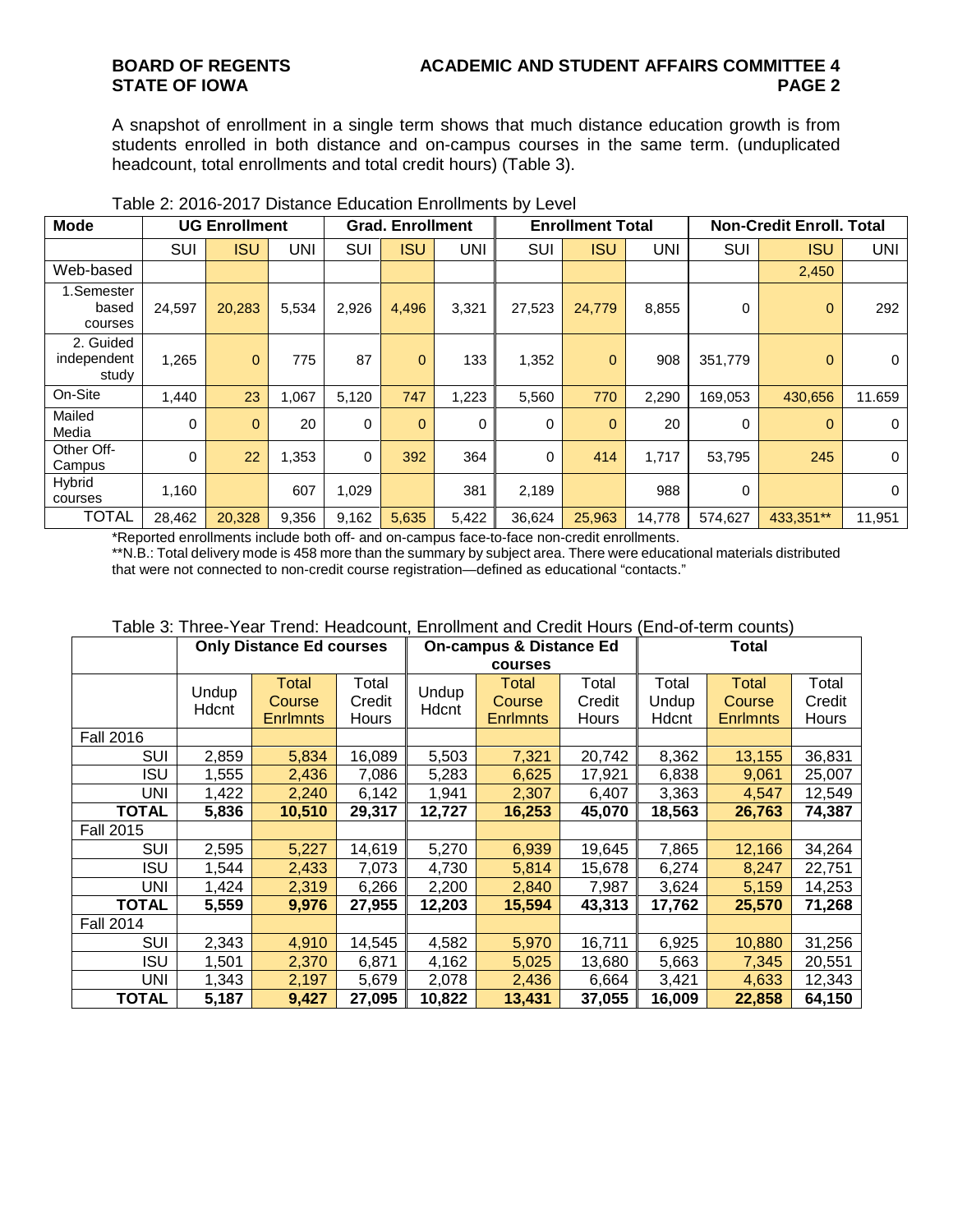#### **Introduction**

Distance education is a fast-moving aspect of the postsecondary education sector and is important to the strategic priorities of the Board of Regents. The heavy reliance on technology means evolution of delivery mechanisms and platforms is continuous, and the expectations of students follow suit. Growth in programs, courses, and students seeking distance education has been strong, though leveling off somewhat, at all three Regent universities over the past decade. Competition with other providers has increased throughout this time, exerting pressures on both costs and price in the distance education market. A common denominator present in all Regent university distance education is an emphasis on quality. All efforts align across layers of planning – from the BOR Strategic Plan to the university-level and unit level plans - to ensure fidelity to goals of quality, access, innovation and efficiency.

#### **Collaborative Efforts Among Regent Universities**

- The State Extension, Continuing and Distance Education Council (SECDEC), representing all three universities and the Board office, convenes monthly to discuss common areas of interest and collaboration. Topics during the past year included the Regional Resource Centers, trends in on-campus students in distance education, and update of the Regents Distance Education Strategic Plan.
- From January to September 2017, SECDEC collaborated on a Distance Education Strategic Plan. The plan articulates a shared vision, mission, and values and provides guidance to the Regent Universities on key strategies. The plan emphasizes quality offerings and meeting the economic needs of the state and its citizens. <http://www.iowaregents.edu/plans-and-policies/strategic-plan/>
- To ensure statewide access to a quality bachelor's degree, Regent universities provide the Bachelor of Liberal Studies (BLS) and the Bachelor of Applied Studies (BAS) Programs online. Participation of students in 2016-2017 is displayed on Table 4. Regent universities have increased BLS enrollment, graduates and new admits.

| <b>PROGRAM</b>                           | <b>SUI</b> | <b>ISU</b> | <b>UNI</b> | <b>TOTAL</b> | % change from<br><b>Prior Year</b> |
|------------------------------------------|------------|------------|------------|--------------|------------------------------------|
| <b>Bachelor of Liberal Studies</b>       |            |            |            |              |                                    |
| Enrollment                               | 256        | 229        | 248        | 733          | $4%$ 1                             |
| Graduates                                | 50         | 92         | 45         | 187          | $31\%$                             |
| <b>New Admissions</b>                    | 125        | 124        | 135        | 384          | $13%$ 1                            |
| Liberal Studies Interest (SUI)           | 3          |            |            | 3            |                                    |
| <b>Bachelor of Applied Studies (SUI)</b> |            |            |            |              |                                    |
| Enrollment                               | 223        |            |            | 223          | $-7%$                              |
| Graduates                                | 52         |            |            | 52           | $10\%$                             |
| <b>New Admissions</b>                    | 95         |            |            | 95           | 12%                                |

Table 4: 2016-2017 Bachelor of Liberal Studies and Bachelor of Applied Studies Participation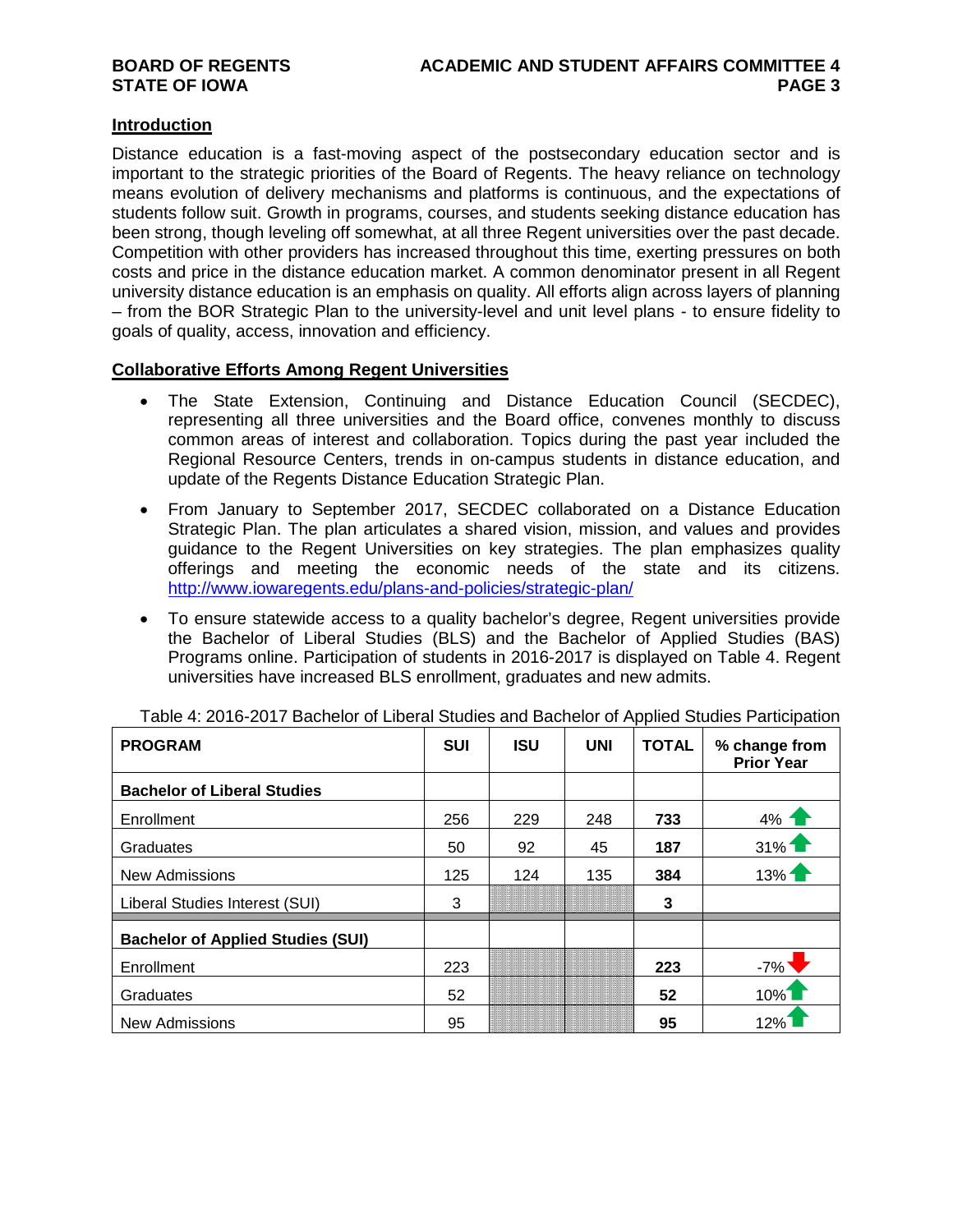# **BOARD OF REGENTS ACADEMIC AND STUDENT AFFAIRS COMMITTEE 4**

- A course sharing pilot between UNI, SUI and ISU launched in fall 2016 prompted by the recommendation from the 2015 Pappas report. SECDEC evaluated this pilot in 2017. Based on very low demand from students, the pilot is ending in after the spring 2018 term. Some project outcomes will provide ongoing benefits, such as more efficient processes for students to enroll in distance education courses across Regent institutions, as well as strong department-level collaborations in course offerings.
- Regents Alternative Pathway to Iowa Licensure Partnership Program is entering its seventh year. ISU, UNI and SUI continue to collaborate to deliver courses to help talented professionals answer the call to teach. [\(http://www.iowateacherintern.org/\)](http://www.iowateacherintern.org/)

#### **Distance Education Program Highlights**

University websites describe programs that are fully or partially available via distance education.

University of Iowa <https://distance.uiowa.edu/>

- The Distance and Online Education Office (DOE) significantly redesigned its website to more effectively communicate priorities and projects.
- Instructional designers developed and will offer in Fall 2018 an eight-week workshop for faculty interested in designing online courses.
- DOE staff members initiated a research project, collecting data from students to better understand the student experience in online classes. Results will be analyzed in 2018.
- The University College's Distance and Online Education Instructional Development (iDev) Team creates accessible media of online classes. Last year the iDev team worked with the IT Accessibility@Iowa team to make course materials accessible for all students. In Canvas (the ICON engine), instructional designers created instructionally sound, accessible course templates. While the templates were primarily designed for distance courses, they are available for use in any ICON course. Additionally, the iDev media team made closed captioning a priority.
	- $\circ$  FY 17 22,224 minutes captioned
	- $\circ$  FY 18 to date 12,625 minutes captioned

Iowa State University <http://www.distance.iastate.edu/>

- The Degree Completer outreach program initiated in early 2017 by the College of Liberal Arts and Sciences (CALS) contacting about 100 former students that did not complete degrees when they originally attended ISU. The initial results were encouraging with about 10% already restarting by pursuing a Bachelor of Liberal Studies online.
- The College of Human Sciences is developing a new certificate with the Iowa Department of Education to prepare high school teachers to lead courses in personal finance.
- Engineering Learning Online and Liberal Arts & Sciences (LAS) introduced "Discover Your Minor Online" in Summer 2017 to complement the successful effort in Summer 2016. LAS Online credit hours in Summer 2017 were 10% above 2016 and about 50% above 2015.
- CALS continued to work with BBMB department in FY17 towards their BBMB graduate certificate – 4 out of 7 courses now online. Certificate was approved for Fall 2018.
- The Department of Food Science and Human Nutrition (FSHN) will offer courses in the fall of 2018 for the new bachelors of science in nursing.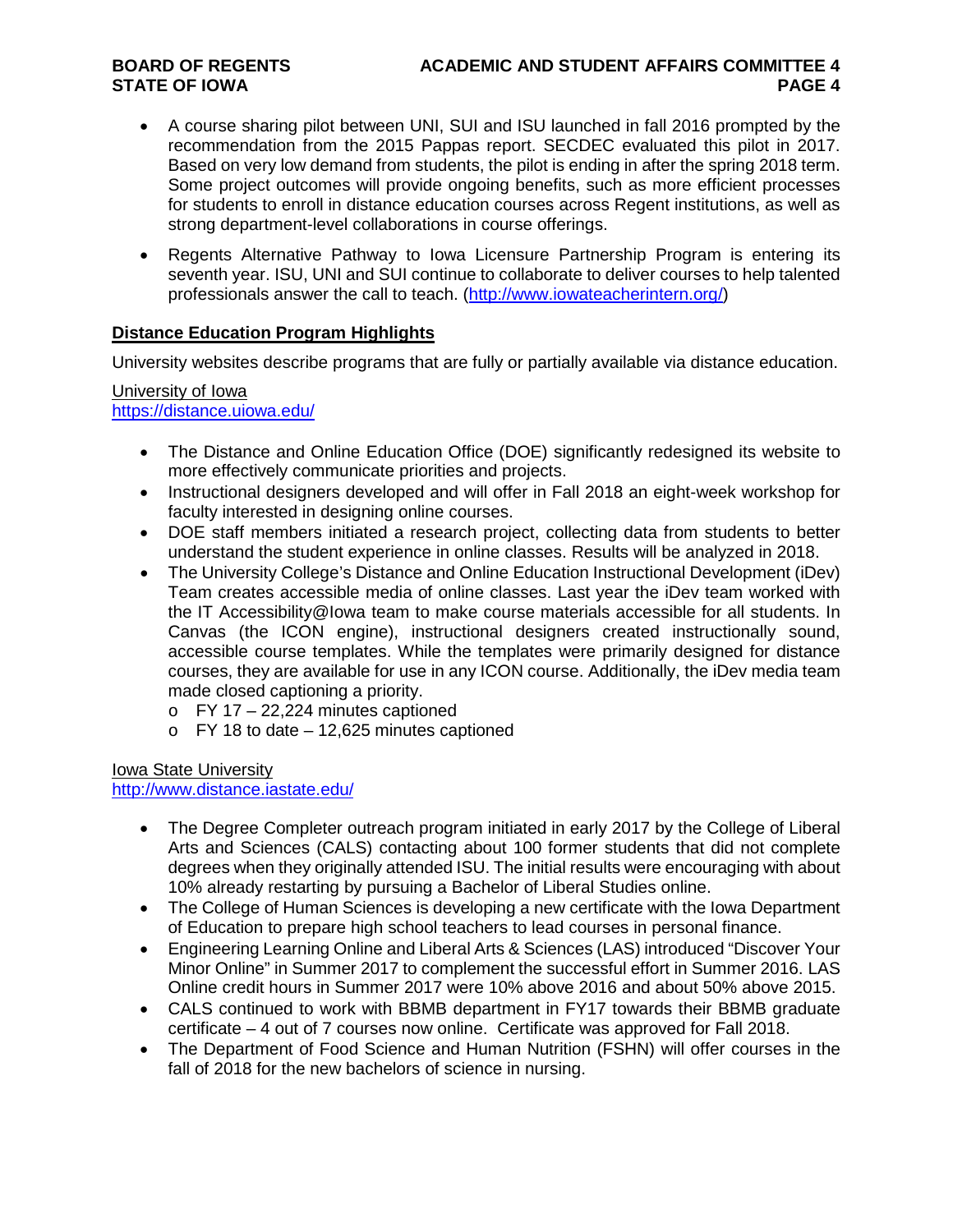# **BOARD OF REGENTS ACADEMIC AND STUDENT AFFAIRS COMMITTEE 4**

- ISU piloted around 947 course sections in Canvas in Fall 2017 in anticipation of the replacement of Blackboard Learn in the spring 2018. Representatives from every college meet regularly with CELT to discuss updates, bugs, issues and compare solutions.
	- o This pilot run included 302 instructors with over 17,000 enrollments.
- TopHat replaced the TurningPoint interactive clicker system. Students no longer need to purchase 'clickers'. They respond from their computers, laptops, tablets and smartphones.

University of Northern Iowa

<https://continuinged.uni.edu/distance>

- Distance education served students in all 99 counties for the second consecutive year.
- Offered more than 40 degree, certificate, and endorsement programs.
- Reached a record number of enrollments of 10,751 in online courses.
- Assessment data indicated that 95% of students were satisfied or highly satisfied with UNI's eLearning system.
- More than 92% of students enrolled in distance education courses would recommend UNI's program to a friend or colleague.
- Non-credit enrollments increased 11% from last year, primarily in the field of business.

#### **New Programs and Courses**

#### University of Northern Iowa

During 2016-17, 46 new online courses were developed and reviewed that met Quality Matters (QM) standards, largely in support of more than 40 ongoing degree, certificate and endorsement programs that attract new students to the university. New courses provide increased options for students during summer sessions to help them stay on track for graduation.

Targeted to AmeriCorps members, the Nonprofit Leadership Alliance at UNI developed and facilitated the Certified Nonprofit Professional (CNP) Program. Completion of coursework and attendance at an Alliance Management Institute provides a nationally recognized designation of Certified Nonprofit Professional.

In collaboration with the Iowa Department of Education, UNI developed and offered coursework leading to Strategist II: Intellectual Disabilities (Mental Disabilities) to Iowa teachers. More than 150 teachers completed the endorsement during 2016-17.

A new graduate program, Special Education: Consultant Emphasis (MAE) was launched in Spring 2017. The program emphasizes an instructional coaching/consultation model to improve outcomes for students with disabilities and promotes pathways to increase the number of professional leaders in special education in Iowa.

UNI's MSW program added a track for students who cannot attend on-campus classes. In addition to the Foundation track, the program added an Advanced Standing track for those with a social work bachelor's degree from a Council on Social Work Education (CSWE) accredited program.

In addition, UNI developed curriculum proposals and received approval to offer Bachelor of Applied Science (BAS) programs in Technology, Criminal Justice, Tactical Emergency Services with Vulnerable Populations, and Management of Business and Organizations in 2016-17. These programs provide a pathway from community college A.A.S. programs to a bachelor's degree.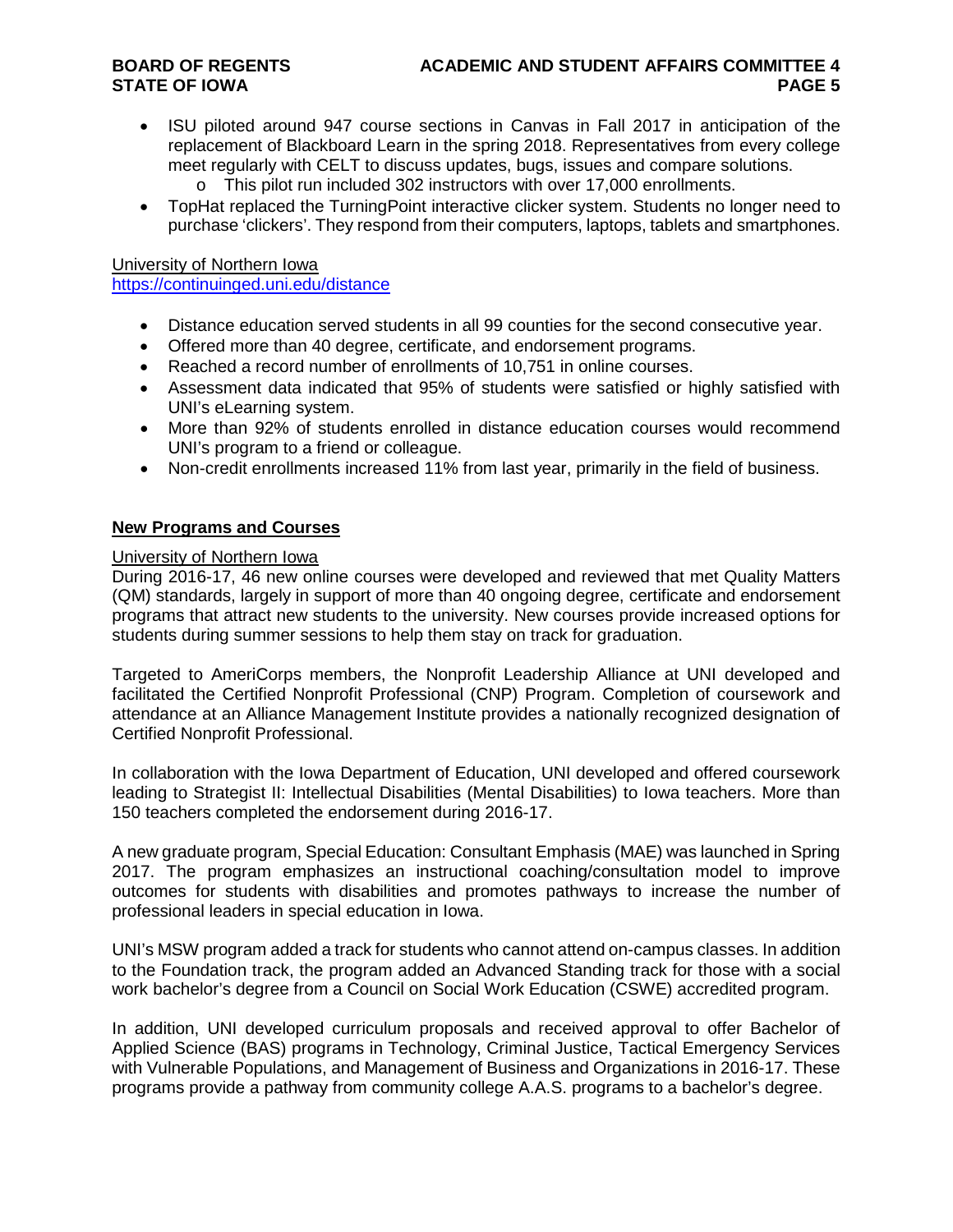#### University of Iowa

During 2016-17, the DOE completed the conversion of Guided Independent Study (GIS) courses to semester-based online courses (EXW). Students are better served by this format and faculty are better able to manage courses taught synchronously.

Instructional designers revised or developed 125 new courses during the reporting period. Many of these courses support new online certificates (Museum Studies, Writing and Aging Studies), as well as increase the number of electives available online for BAS/BLS students.

New degree programs include:

- CERT(GR) Advanced Practice Nursing *Health Systems* (Hybrid)
- DNP Nursing *Health Systems* (Hybrid)
- MA Library and Information Science (Online)
- MA Psychological and Quantitative Foundations *Learning Sciences* (Online)
- MA Teaching and Learning *Teaching, Leadership, and Cultural Competency* (Online)

#### Iowa State University

The Certificate in Business Analytics builds the necessary competency to deploy analytic skills and capabilities in various areas of business such as marketing, supply chains, operations, forensics, and risk management. The certificate is designed for students currently employed or seeking job opportunities as business analysts, analytic systems designers, or data scientists.

The Certificate in Community College Teaching from the School of Education helps prepare those with advanced degrees to teach in community college settings. Those pursuing the certificate must have at minimum a master's degree or currently in a master's degree program.

The Certificate in Energy Systems Engineering in the Department of Mechanical Engineering, in partnership with Engineering-LAS Online Learning, is a new online graduate certificate in Energy Systems Engineering. Students take two core courses online and choose two electives.

The Infant and Early Childhood Mental Health Certificate at ISU will provide family service, education and mental health professionals a greater understanding of infant and early childhood mental health in the United States.

An advanced certificate in Certificate in Financial and Housing Counseling (FHC) opens up new opportunities in the finance industry including: insurance, real estate, investing, retirement planning, personal taxation, financial counseling, and community education. Completion of the FHC will prepare students to sit for the Accredited Financial Counselor examination offered by the Association for Financial Counseling and Planning Education (AFCPE).

The Doctor of Philosophy program in Apparel, Merchandising, and Design prepares students to succeed in industry, museums or academia. This hybrid distance program features short oncampus summer sessions.

#### **Regional Resource Centers**

The University of Iowa serves as the administrative home for the Regents Resource Centers. State funding for the Northwest and Southwest Regional Resource Centers is below. In FY2018, the Board of Regents stopped providing funding to the Quad Cities Grad Center. Regent universities previously stopped using the center for any distance or continuing education course delivery due to student preference for web delivery courses.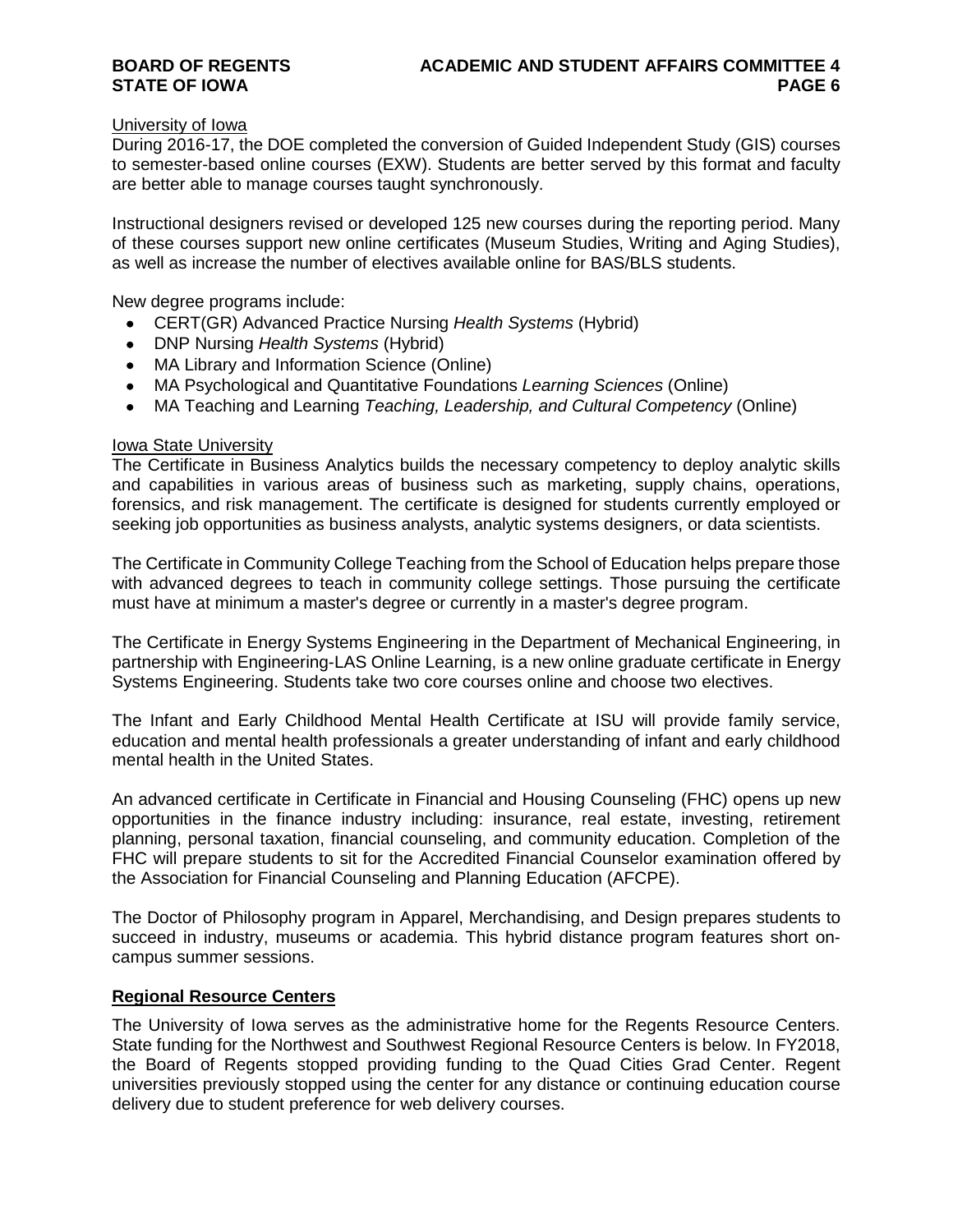Highlights of the regional resource center activities in 2016-17 are in Attachment E. In Spring 2018, both SWIRRC and NWIRRC are undergoing full reviews of activities and operations under the guidance of SECDEC. Any recommendations based on these reviews will be brought to the Council of Provosts for consideration.

Regent collaboration continues at the Iowa Lakeside Laboratory Regents Resource Center (ILLRRC). The universities offer programming which includes science field courses and courses in teacher preparation, writing and entrepreneurial studies. A cross-institutional committee met throughout this year to develop a new strategic plan. [www.continuetolearn.uiowa.edu/lakesidelab](http://www.continuetolearn.uiowa.edu/lakesidelab) The Board of Regents received the Lakeside Lab Annual Report on September 7, 2017.

| <b>State Appropriation by Center</b> | <b>FY2017</b> |
|--------------------------------------|---------------|
| <b>SWIRRC</b>                        |               |
| <b>State Funding</b>                 | \$187,734     |
|                                      |               |
| <b>NWIRRC</b>                        |               |
| <b>State Funding</b>                 | \$96,114      |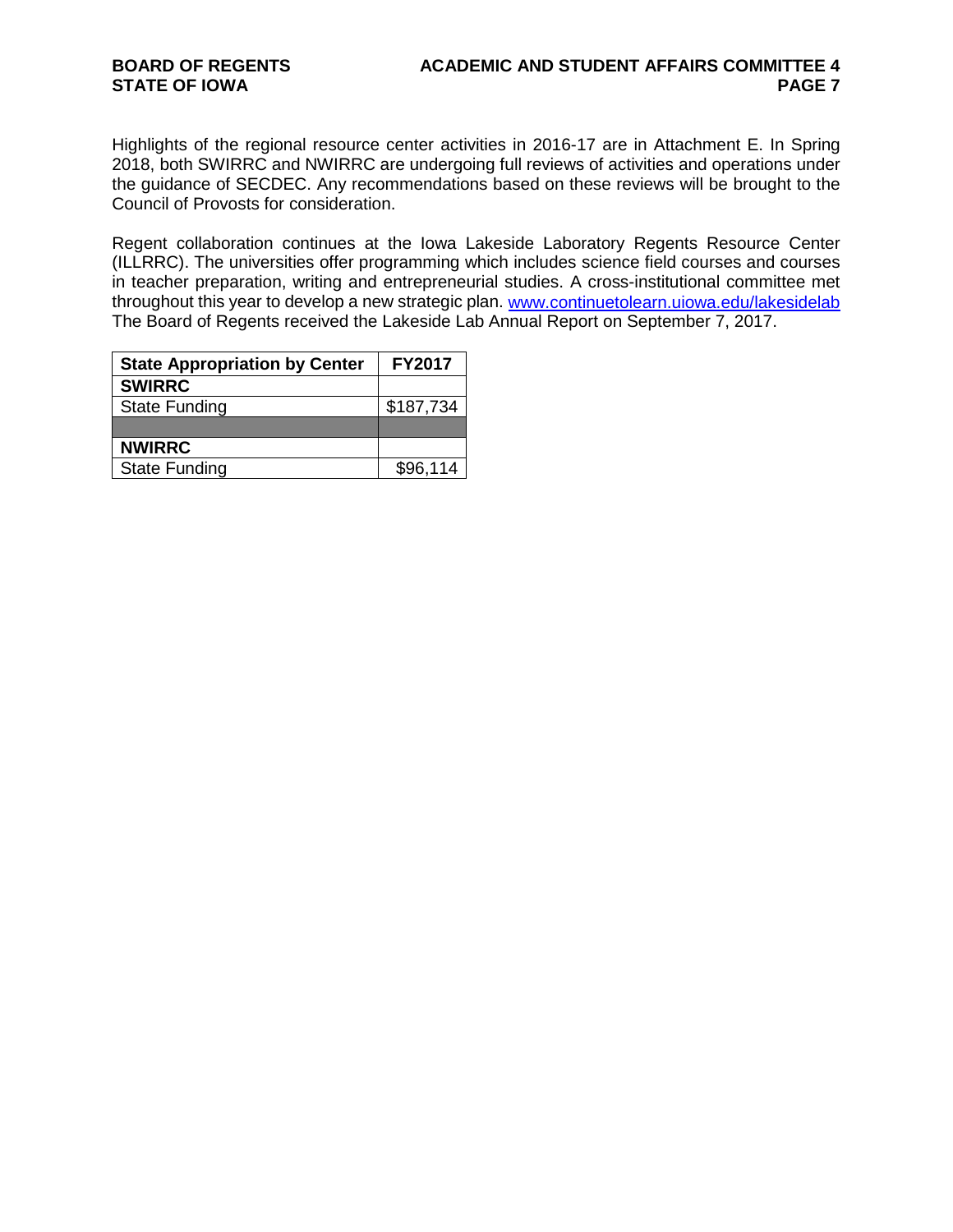#### **BOARD OF REGENTS ACADEMIC AND STUDENT AFFAIRS COMMITTEE 4 STATE OF IOWA ATTACHMENT A PAGE 8**

### **2016-17 Distance Education Credit Courses and Enrollment by Iowa County**

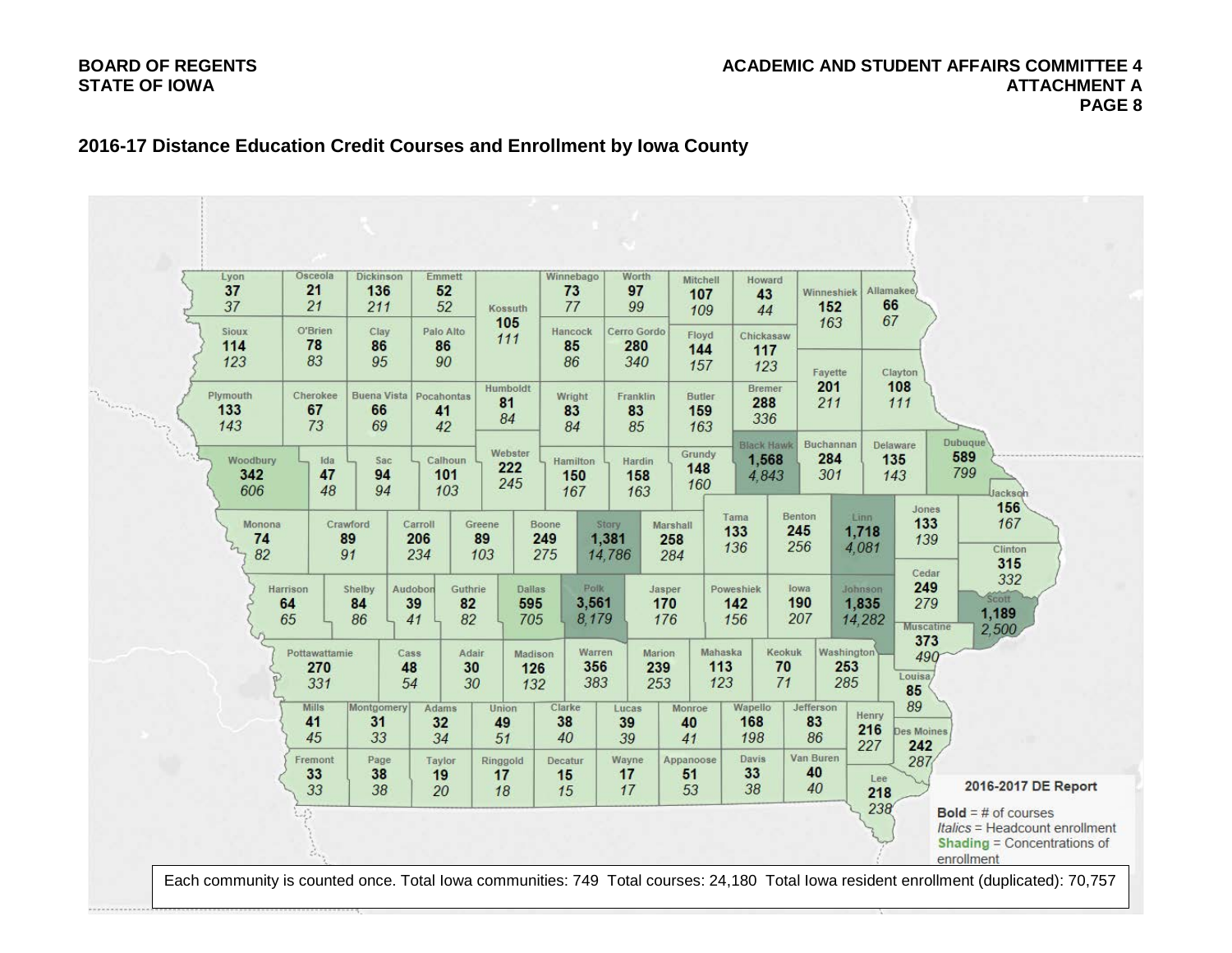#### **BOARD OF REGENTS ACADEMIC AND STUDENT AFFAIRS COMMITTEE 4 STATE OF IOWA ATTACHMENT B PAGE 9**

### **Duplicated Headcount Enrollment Number of Credit Hours SUI ISU UNI Regent Total Duplicated Headcount Academic Unit UG Grad UG Grad UG Grad UG Grad Total SUI ISU UNI TOTAL** Business <mark> 8,190 | 4,736 |</mark> 2,347 | 820 | 200 | 313 | 10,737 | 5,869 | 16,606 | 36,368 | 9,069 | 1,517 | 46,954 Interdisciplinary <mark>| 1,187 | 193 |</mark> 16 | 832 | 401 | 0 | 1,604 | 1,025 | 2,629 | 3,002 | 2,321 | 1,945 | 7,268 Humanities, Arts & Sciences 12,154 1,497 6,566 207 2,355 1,085 21,075 2,789 23,864 40,534 19,017 9,028 49,562 Education <mark> 3,679 | 994 |</mark> | <mark>| 3,086 | 3,554 |</mark> 6,765 | 4,548 | 11,313 | 13,372 | | 19,163 | 32,535 Engineering <mark> 348 | 0 |</mark> 3,020 | 1,008 | | | 3,368 | 1,008 | 4,376 | 1,015 | 11,783 | | 12,798 Ag & Life Sciences **4,060 | 4,060 | 912 | 4,060 | 912 | 912 | 4,972 | 13,480** | 13,480 | 13,480 Design | | <mark>|</mark> 668 | 49 | | 668 | 49 | 717 | | 2,040 | | 2,040 Human Sciences 3,636 | 1,759 | 3,636 | 1,759 | 5,395 | 16,388 | 16,388 Veterinary<br>Medicine vetermary 15 188 15 48 15 48 15 48 63 188 188 188 Social & Behavioral<br>Sciences Sciences 3, 3,314 670 3,314 470 3,314 470 3,784 10,875 10,875 10,875 Medicine 894 38 894 38 932 2,914 2,914 Nursing <mark>| 1,793 | 1,336 |</mark> | | 1,793 | 1,336 | 3,129 | 6,730 | | | 6,730 Public Health 122 371 122 371 493 1,444 1,444 Pharmacy 57 6 57 6 63 63 63 Law <mark> 38 | 9 | | |</mark> 38 | 9 | 47 | 141 | | | 141 GRAND TOTAL <mark> 28,462 | 9,180 |</mark> 20,328 | 5,635 <mark>| 9,356 | 5,422</mark> | 58,146 | 20,237 | 78,383 | 105,583 | 74,286 | 42,528 | 222,397

### **TOP 2016-2017 CREDIT COURSE REGISTRATIONS BY LEVEL, INSTITUTION AND ACADEMIC UNIT**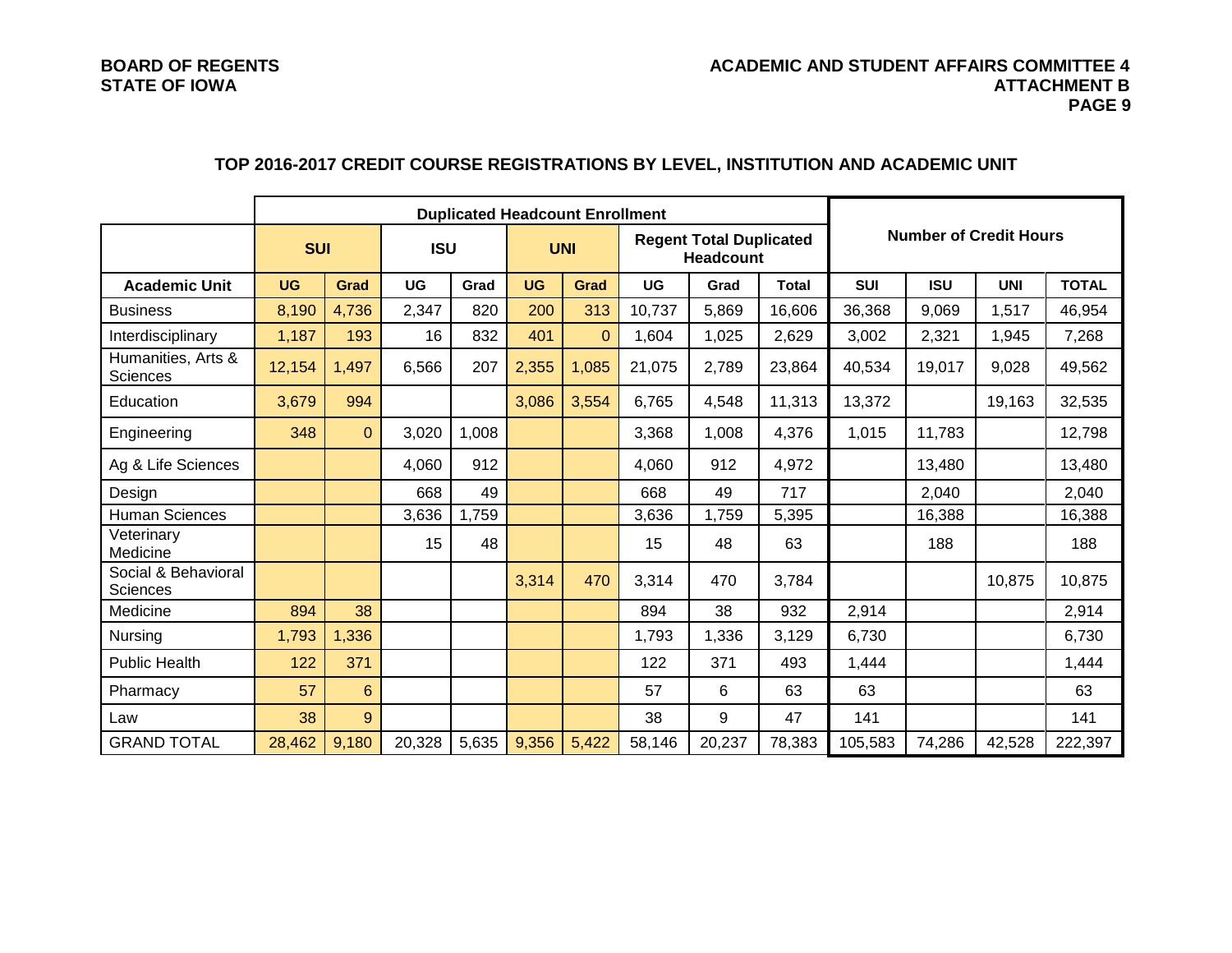### **BOARD OF REGENTS ACADEMIC AND STUDENT AFFAIRS COMMITTEE 4 PAGE 11**

### **TOP FIVE 2016-2017 TOP NON-CREDIT COURSE REGISTRATIONS BY INSTITUTION AND SUBJECT AREA**

|                                                                     | <b>SUI</b> | <b>ISU</b> | <b>UNI</b> | <b>REGENT</b><br><b>TOTAL</b> | <b>PERCENT OF</b><br><b>REGENT TOTAL</b> |
|---------------------------------------------------------------------|------------|------------|------------|-------------------------------|------------------------------------------|
| Business, Management, Marketing &<br><b>Related Services</b>        |            |            | 3,706      | 3,706                         | 0.3%                                     |
| Visual & Performing Arts                                            |            |            | 2,486      | 2,486                         | 0.1%                                     |
| Family & Consumer Sciences/Human<br><b>Sciences</b>                 |            |            | 1,735      | 1,735                         | 0.1%                                     |
| Education                                                           |            |            | 1,045      | 1,045                         | 0.1%                                     |
| <b>Physical Sciences</b>                                            |            |            | 844        | 844                           | 0.1%                                     |
| Ag and Natural Resources                                            |            | 209,546    |            | 369,665                       | 28.3%                                    |
| <b>Human Sciences</b>                                               |            | 93,502     |            | 166,178                       | 12.7%                                    |
| 4-H Youth Development                                               |            | 95,569     |            | 114,013                       | 8.7%                                     |
| <b>Community &amp; Economic Development</b>                         |            | 12,817     |            | 50,166                        | 3.8%                                     |
| Personal Awareness & Self-<br>Improvement                           | 342,224    |            |            | 342,224                       | 26.2%                                    |
| <b>Health Professions &amp; Related Clinical</b><br><b>Services</b> | 114,191    |            |            | 114,191                       | 8.7%                                     |
| Health-Related Knowledge & Skills                                   | 48,521     |            |            | 48,521                        | 3.7%                                     |
| Interpersonal & Social Skills                                       | 16,553     |            |            | 16,553                        | 1.3%                                     |
| Multi/Interdisciplinary Studies                                     | 9,754      |            |            | 9,754                         | 1.0%                                     |
| All other non-credit registrations                                  | 43,348     | 21,459     | 2,135      | 66,942                        | 5.1%                                     |
| <b>Total Registrations</b>                                          | 574,627    | 432,893    | 11,951     | 1,308,023                     | 100%                                     |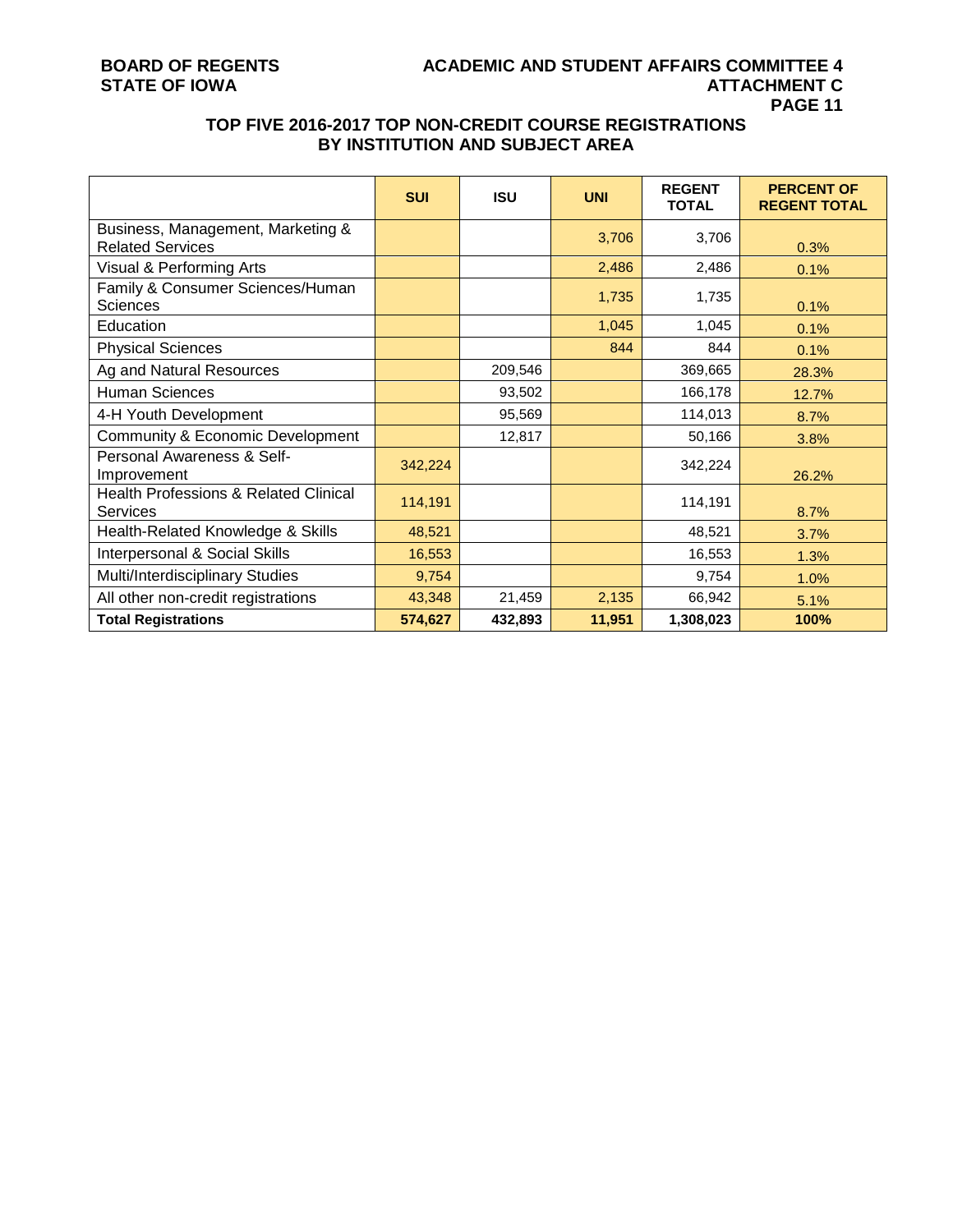### **UNIVERSITY OF IOWA**

|                | Undergraduate DE Courses |                                  |                                    |                     | <b>Graduate DE Courses</b>       |                             |                                               |                                        |
|----------------|--------------------------|----------------------------------|------------------------------------|---------------------|----------------------------------|-----------------------------|-----------------------------------------------|----------------------------------------|
| Fiscal<br>Year | Undergrad<br>Courses     | % Increase<br>over Prior<br>Year | % of Total<br><b>DE</b><br>Courses | Graduate<br>Courses | % Increase<br>over Prior<br>Year | % of Total<br>DE<br>Courses | <b>Total DE</b><br>Courses<br><b>Sections</b> | $\%$<br>Increase<br>over Prior<br>Year |
| 2010           | 577                      | 12.9%                            | 63.4%                              | 333                 | 7.1%                             | 36.6%                       | 910                                           | 10.7%                                  |
| 2011           | 624                      | 8.2%                             | 65.3%                              | 332                 | $-0.3%$                          | 34.7%                       | 956                                           | 5.1%                                   |
| 2012           | 674                      | 8.0%                             | 64.1%                              | 378                 | 13.9%                            | 35.9%                       | 1,052                                         | 10.0%                                  |
| 2013           | 694                      | 3.0%                             | 63.1%                              | 406                 | 7.4%                             | 36.9%                       | 1,100                                         | 4.6%                                   |
| 2014           | 794                      | 14.4%                            | 66.6%                              | 398                 | $-2.0%$                          | 33.4%                       | 1,195                                         | 8.4%                                   |
| 2015           | 846                      | 6.6%                             | 65.1%                              | 454                 | 14.1%                            | 34.9%                       | 1,300                                         | 9.1%                                   |
| 2016           | 977                      | 15.5%                            | 67.2%                              | 477                 | 5.1%                             | 32.8%                       | 1,454                                         | 11.9%                                  |

|            | <b>Students Enrollments - Taking only</b><br><b>Distance Education Courses</b> |              |                                 |                                       | <b>Student Enrollments - Taking</b><br><b>Combination of On Campus and DE</b><br><b>Courses</b> |                                 |                                |                                    |
|------------|--------------------------------------------------------------------------------|--------------|---------------------------------|---------------------------------------|-------------------------------------------------------------------------------------------------|---------------------------------|--------------------------------|------------------------------------|
|            | Total<br>Student<br>Enrollment                                                 | Unduplicated | Total<br>Credit<br><b>Hours</b> | Total<br><b>Student</b><br>Enrollment | Unduplicated                                                                                    | Total<br>Credit<br><b>Hours</b> | Total<br>Student<br>Enrollment | Total<br>Unduplicated<br>Headcount |
| Fall 2013* | 4,677                                                                          | 2,185        | 13,855                          | 5,419                                 | 4,275                                                                                           | 15,454                          | 10,096                         | 6,460                              |
| Fall 2014* | 4,910                                                                          | 2,343        | 14,545                          | 5,970                                 | 4,582                                                                                           | 16,711                          | 10,880                         | 6,925                              |
| Fall 2015* | 5,227                                                                          | 2,595        | 14,619                          | 6,939                                 | 5,270                                                                                           | 19,645                          | 12,166                         | 7,865                              |
| Fall 2016* | 5,834                                                                          | 2,859        | 16,089                          | 7,321                                 | 5,503                                                                                           | 20,742                          | 13,155                         | 8,362                              |

\*Fall term counts are end-of-term.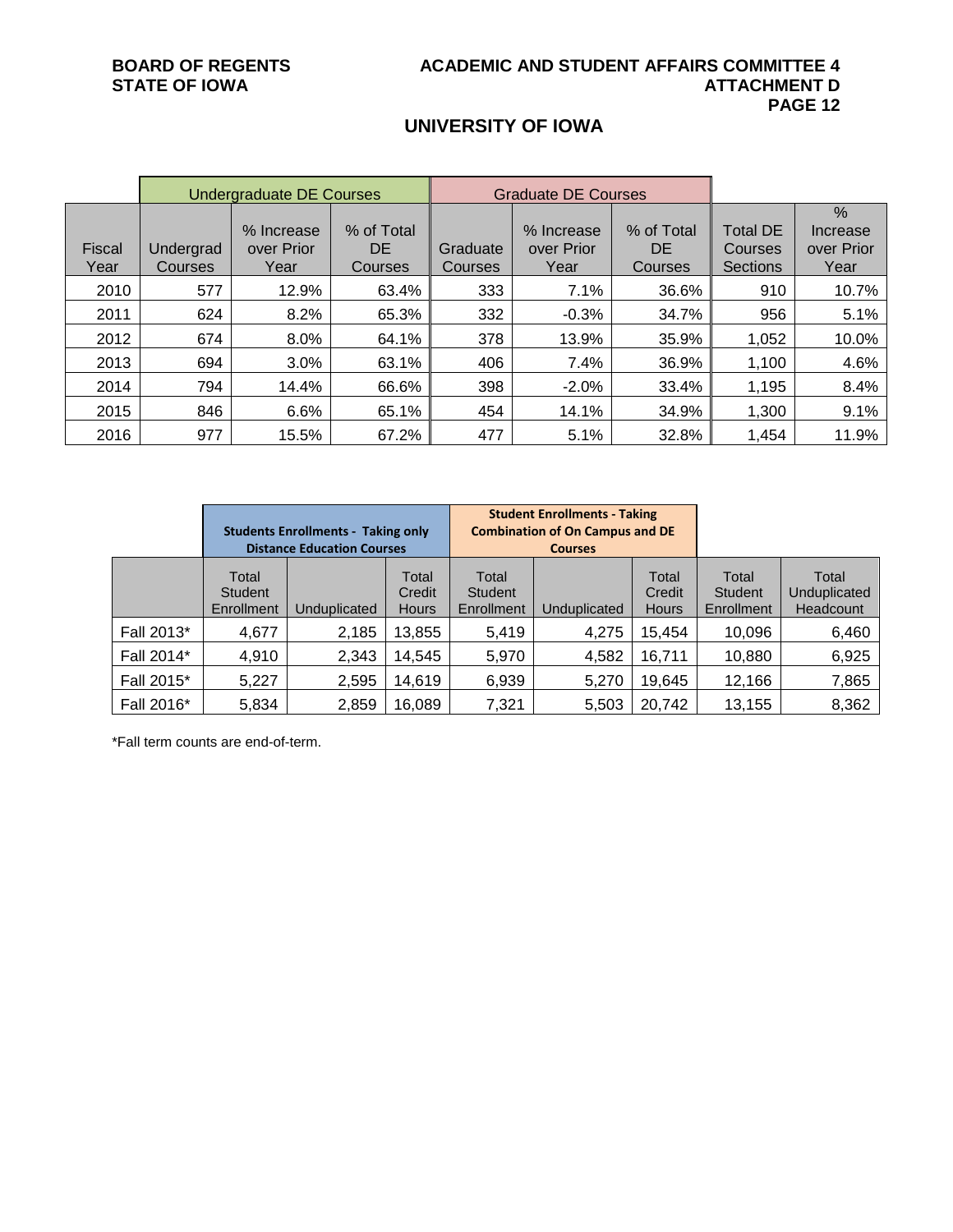#### **IOWA STATE UNIVERSITY**

|                |                      | Undergraduate DE Courses         |                              |                     | Graduate DE Courses              |                                     |                                                      |                                  |
|----------------|----------------------|----------------------------------|------------------------------|---------------------|----------------------------------|-------------------------------------|------------------------------------------------------|----------------------------------|
| Fiscal<br>Year | Undergrad<br>Courses | % Increase<br>over Prior<br>Year | % of Total<br>DE.<br>Courses | Graduate<br>Courses | % Increase<br>over Prior<br>Year | % of Total<br>DE.<br><b>Courses</b> | <b>Total DE</b><br><b>Courses</b><br><b>Sections</b> | % Increase<br>over Prior<br>Year |
| 2010           | 254                  | 5.8%                             | 34.6%                        | 481                 | 9.3%                             | 65.4%                               | 735                                                  | 8.1%                             |
| 2011           | 295                  | 16.1%                            | 36.7%                        | 508                 | 5.6%                             | 63.3%                               | 803                                                  | 9.3%                             |
| 2012           | 379                  | 28.5%                            | 42.0%                        | 523                 | 3.0%                             | 58.0%                               | 902                                                  | 12.3%                            |
| 2013           | 411                  | 8.4%                             | 43.7%                        | 529                 | 1.1%                             | 56.3%                               | 940                                                  | 4.2%                             |
| 2014           | 373                  | $-9.2%$                          | 41.2%                        | 533                 | 0.8%                             | 58.8%                               | 906                                                  | $-3.6%$                          |
| 2015           | 417                  | 11.8%                            | 44.0%                        | 530                 | $-0.6%$                          | 56.0%                               | 947                                                  | 4.5%                             |
| 2016           | 446                  | 7.0%                             | 45.8%                        | 528                 | $-0.4%$                          | 54.2%                               | 974                                                  | 2.9%                             |
| 2017           | 490                  | 9.9%                             | 47.4%                        | 544                 | 3.0%                             | 52.6%                               | 1,034                                                | 6.2%                             |

| Student Enrollment - Taking only<br><b>Distance Education Courses</b> |                                              |                           |                                 |                                       | <b>Student Enrollment - Taking</b><br>Combination of On Campus and DE<br><b>Courses</b> |                                 | Total<br><b>Student</b> | Total                     |
|-----------------------------------------------------------------------|----------------------------------------------|---------------------------|---------------------------------|---------------------------------------|-----------------------------------------------------------------------------------------|---------------------------------|-------------------------|---------------------------|
|                                                                       | Total<br><b>Student</b><br><b>Enrollment</b> | Unduplicated<br>Headcount | Total<br>Credit<br><b>Hours</b> | Total<br><b>Student</b><br>Enrollment | Unduplicated<br>Headcount                                                               | Total<br>Credit<br><b>Hours</b> | Enroll-<br>ment         | Unduplicated<br>Headcount |
| Fall 2013*                                                            | n/a                                          | n/a                       | n/a                             | n/a                                   | n/a                                                                                     | n/a                             | n/a                     | n/a                       |
| Fall 2014*                                                            | 2,320                                        | 1,501                     | 6,871                           | 5,025                                 | 4,162                                                                                   | 13,680                          | 7,345                   | 5,663                     |
| Fall 2015*                                                            | 2,430                                        | 1,544                     | 7,070                           | 5,815                                 | 4,730                                                                                   | 15,681                          | 8,245                   | 6,274                     |
| Fall 2016*                                                            | 2,436                                        | 1,555                     | 7,086                           | 6,625                                 | 5,283                                                                                   | 17,921                          | 9,061                   | 6,838                     |

Prior to FY 2014, students were counted across three terms. A DE only students in Fall who became a combo student in Spring would be counted in both categories (DE only and Combo). In FY 2014, ISU standardized the counting of students to ensure this duplication of counting students no longer existed. Moving forward, this standardized process will create consistency in how DE only students vs. combo students are reported ensuring the evaluation of all terms is used with a result of one student per fiscal year. A student who takes DE only courses in Fall, but takes a combination of courses in Spring and Summer will only be counted once and considered a combo student.

\*Fall term counts are end-of-term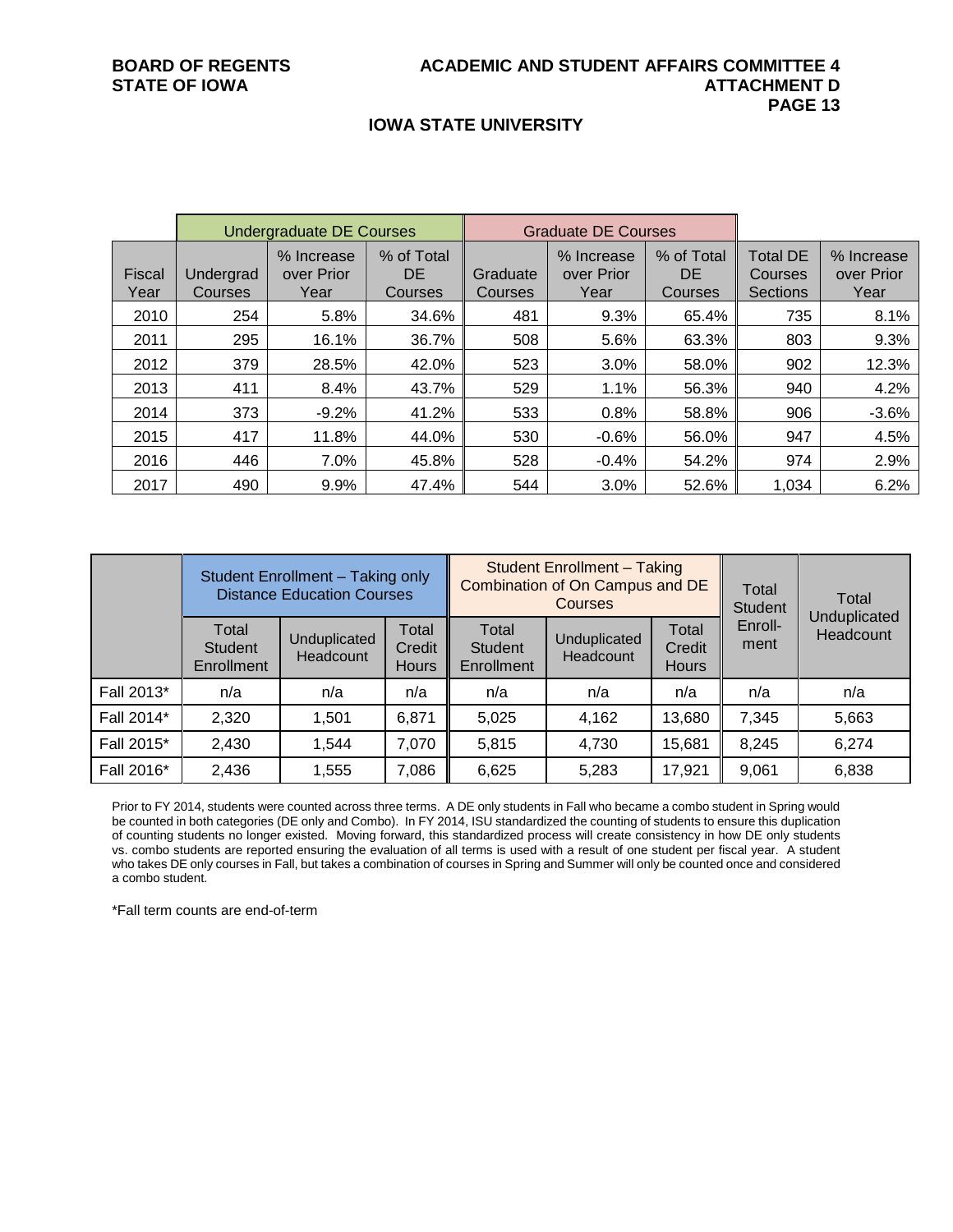### **UNIVERSITY OF NORTHERN IOWA**

|                | <b>Undergraduate DE Courses</b> |                                  |                              |                     | <b>Graduate DE Courses</b>       |                                      |                                              |                                  |
|----------------|---------------------------------|----------------------------------|------------------------------|---------------------|----------------------------------|--------------------------------------|----------------------------------------------|----------------------------------|
| Fiscal<br>Year | Undergrad<br>Courses            | % Increase<br>over Prior<br>Year | % of Total<br>DE.<br>Courses | Graduate<br>Courses | % Increase<br>over Prior<br>Year | $%$ of<br><b>Total DE</b><br>Courses | <b>Total DE</b><br>Course<br><b>Sections</b> | % Increase<br>over Prior<br>Year |
| 2010           | 360                             | 2.9%                             | 49.7%                        | 364                 | 11.7 %                           | 50.3%                                | 724                                          | 7.1%                             |
| 2011           | 382                             | %<br>6.1                         | 52.1%                        | 351                 | $-3.6%$                          | 47.9%                                | 733                                          | 1.2%                             |
| 2012           | 470                             | 23.0 %                           | 54.5%                        | 393                 | 12.0%                            | 45.5%                                | 863                                          | 17.7%                            |
| 2013           | 456                             | $-3.0%$                          | 52.4%                        | 414                 | 5.3 %                            | 47.6%                                | 870                                          | 0.8%                             |
| 2014           | 486                             | 6.6%                             | 52.9%                        | 432                 | 4.3%                             | 47.1%                                | 918                                          | 5.5%                             |
| 2015           | 470                             | $-3.3%$                          | 51.1%                        | 449                 | 3.9%                             | 48.9%                                | 919                                          | 0.1%                             |
| 2016           | 470                             | 0.0%                             | 49.6%                        | 478                 | 6.5%                             | 50.4%                                | 948                                          | 3.2%                             |
| 2017           | 462                             | $-1.7%$                          | 50.5%                        | 453                 | $-5.2%$                          | 49.5%                                | 915                                          | $-3.5%$                          |

|            | <b>Student Enrollments - Taking</b><br>only Distance Education Courses |              |              |                | <b>Student Enrollments - Taking</b><br><b>Combination of On Campus and</b><br><b>DE Courses</b> |              |                |              |
|------------|------------------------------------------------------------------------|--------------|--------------|----------------|-------------------------------------------------------------------------------------------------|--------------|----------------|--------------|
|            | Total                                                                  | Unduplicated | Total        | Total          | Unduplicated                                                                                    | Total        | Total          | Total        |
|            | <b>Student</b>                                                         | Headcount    | Credit       | <b>Student</b> | Headcount                                                                                       | Credit       | <b>Student</b> | Unduplicated |
|            | Enrollment                                                             |              | <b>Hours</b> | Enrollment     |                                                                                                 | <b>Hours</b> | Enroll-        | Headcount    |
|            |                                                                        |              |              |                |                                                                                                 |              | ment           |              |
| Fall 2013* | 2,410                                                                  | 1,459        | 6,427        | 2,418          | 2,089                                                                                           | 6,820        | 4,828          | 3,548        |
| Fall 2014* | 2,197                                                                  | 1,343        | 5,679        | 2,436          | 2,078                                                                                           | 6,664        | 4,633          | 3,421        |
| Fall 2015* | 2,319                                                                  | 1,424        | 6,266        | 2,840          | 2,200                                                                                           | 7,987        | 5,159          | 3,624        |
| Fall 2016* | 2,240                                                                  | 1,422        | 6,142        | 2,307          | 1,941                                                                                           | 6,407        | 4,547          | 3,363        |

\*Fall term counts are end-of-term.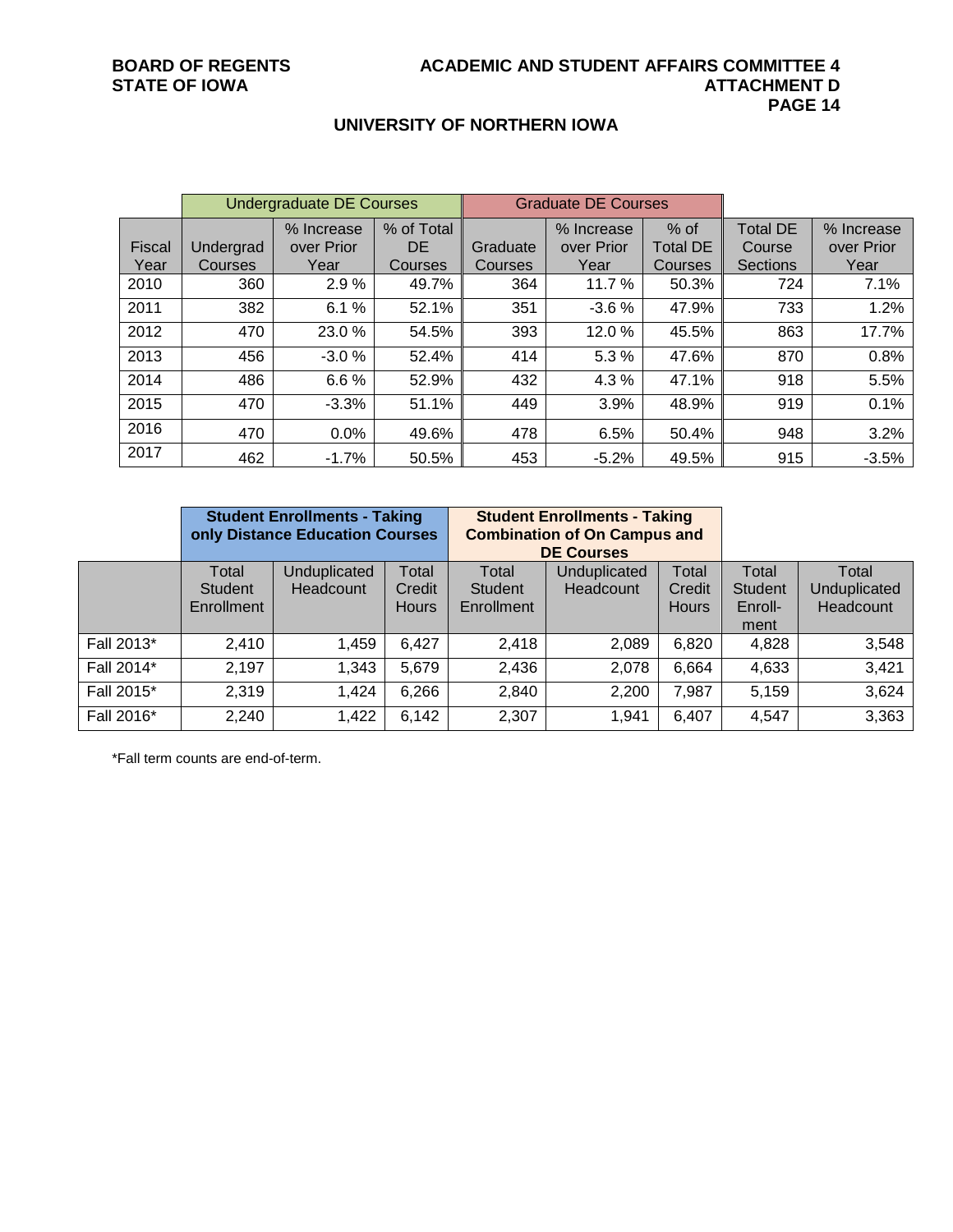#### **SOUTHWEST IOWA REGENTS RESOURCE CENTER (SWIRRC)**

Mission. The mission of the Southwest Iowa Regents Resource Center is to provide increased access to graduate and undergraduate education and other Regent Universities' resources for area residents. The area served includes fifteen counties of southwest Iowa.

Activities and services of the Center. The main role of SWIRRC is as a physical and virtual contact point for Southwest Iowans for assistance with any matter concerning the Regents' Universities. The Center offers personal assistance to prospective and transfer students. It also keeps the public and area businesses informed about educational opportunities through the website, mailings and social media. The staff participates in education fairs and community activities to reach additional segments of the population.

SWIRRC's Coordinator, Dr. Mike Hero, teaches online math courses for The University of Iowa and in spring 2017 taught a class for Iowa Western Community College. Through his teaching and outreach he is strengthening connections and collaboration with the Community Colleges and prospective students.

Distribution of Center staff time. Dr. Hero's teaching role is 75% of his appointment. This year Dr. Hero taught Engineering Math I: Single Variable Calculus, Engineering Math II: Multivariable Calculus, and Mathematics for Business. The remaining 25% of his appointment is as Coordinator for SWIRRC. He attends community and civic events; coordinates promotional activities; develops business, school district and community college contacts; and serves on the Industrial Council.

The Center's secretary spends 80% of her time promoting Regent university courses and programs. This includes maintaining the website and updating courses and programs, producing and distributing mailers, assisting with promotional activities and assisting current and potential students. Administrative duties such as monitoring the budget, processing payments and maintaining office equipment and supplies are approximately 20% of her time. She also serves on the Regional Telecommunication Council of Regions 13 and 14.

Accomplishments in 2015-2016. The Center increased its exposure on Google, The River (local student-run radio station), Facebook, and campus-wide Iowa Western Community College monitor advertisements. Advertising in higher education related publications with the Council Bluffs Chamber of Commerce and the Daily Nonpareil was continued. Center staff initiated personal contacts with prospective students, veterans, school district employees, local business people and underserved populations at education fairs, special events, mailings, and business functions. Dr. Hero serves on the Industrial Council and attended community events to stay informed on local issues and interact with community leaders.

Key Center planning goals for 2016-2017. SWIRRC staff participated in a variety of events during 2016-17 to reach diverse groups of Southwest Iowans. The following events are examples: Iowa Western Community College Health Care Fair, Council Bluffs Schools district-wide Back to School Celebration and vendor fair, Army Reserve annual briefing, ISU West Pottawattamie County Extension Juntos, First National Bank Higher Education Fair, Celebrate Council Bluffs Parade, Bluffs Career Fair, Council Bluffs Education Foundation Networking Event and Luncheon, and a UNI alumni reception. The Center will continue to seek low cost and effective methods of informing Southwest Iowans about educational opportunities available from the Regents' Institutions.